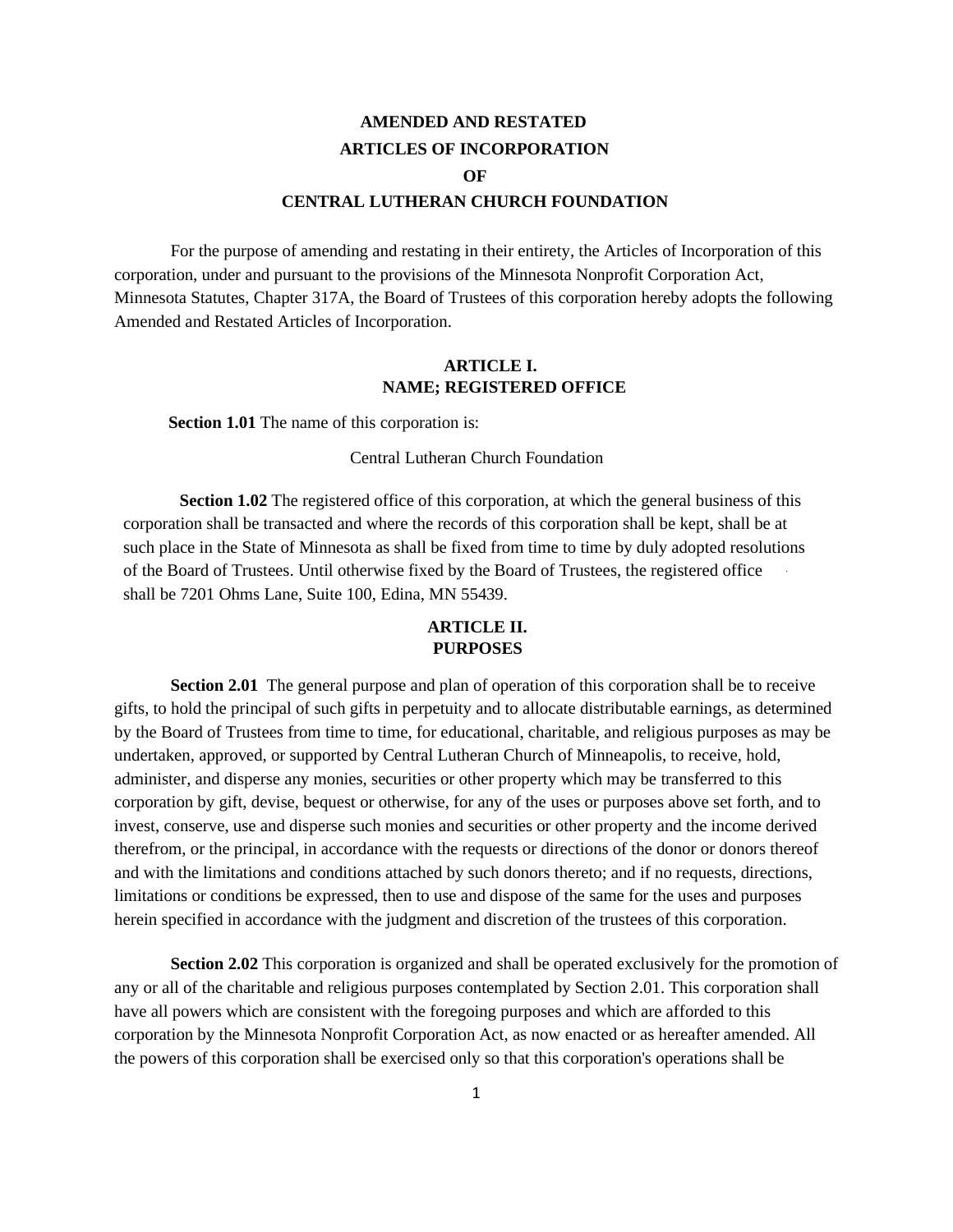exclusively within the contemplation of Section  $501(c)(3)$  of the Internal Revenue Code of 1986, as amended (the Code).

# **ARTICLE III. TAX EXEMPTION REQUIREMENTS**

**Section 3.01** This corporation shall not afford or pay pecuniary gain or remuneration, incidentally or otherwise, to its trustees, or officers as such, and no part of the net income or net earnings of this corporation shall inure to the benefit of any trustee, or officer of, or any other person having a personal and private interest in the activities of, this corporation; provided, however, that this corporation may pay reasonable compensation for services rendered and property and supplies furnished to this corporation in furtherance of its purposes, as set forth in Article Il hereof.

**Section 3.02** No substantial part of the activities of this corporation shall consist of carrying on propaganda or otherwise attempting to influence legislation, and this corporation shall not participate in or intervene in (including the publishing or distributing of statements) any political campaign on behalf of or in opposition to any candidate for public office.

### **ARTICLE IV. BOARD OF TRUSTEES**

**Section 4.01** The management of this corporation shall be vested in a Board of Trustees consisting of not less than six elected persons. The powers, authorities and duties of the Board, the time and place of its meetings, the number of trustees serving from time to time, and all other matters concerning the Board, subject to the provisions of applicable law and the other provisions of these Articles, shall be prescribed in the Bylaws.

**Section 4.02** Any action required or permitted to be taken at a meeting of the Board of Trustees may be taken by written action signed by the number of trustees that would be required to take the same action at a meeting of the board at which all trustees were present; provided that all trustees must be notified of the text of the written action before it is signed by any of the trustees. All trustees shall be notified immediately of the effective date of any such written action that is duly taken.

# **ARTICLE V. INDEMNIFICATION AND DISSOLUTION**

**Section 5.01** This corporation will indemnify any trustee or officer made a party, or threatened to be made a party, to any threatened, pending or completed action, suit or proceeding, whether civil, criminal, administrative, or investigative (other than one by or in the right of the corporation to procure a judgment in its favor, brought to impose a liability on such person for an act alleged to have been committed by such person in his or her capacity as trustee or officer of the corporation, or as trustee, officer, employee or agent of any other entity which he or she served at the request of the corporation) against judgments, amounts paid in settlement and reasonable expenses, including attorneys' fees, actually